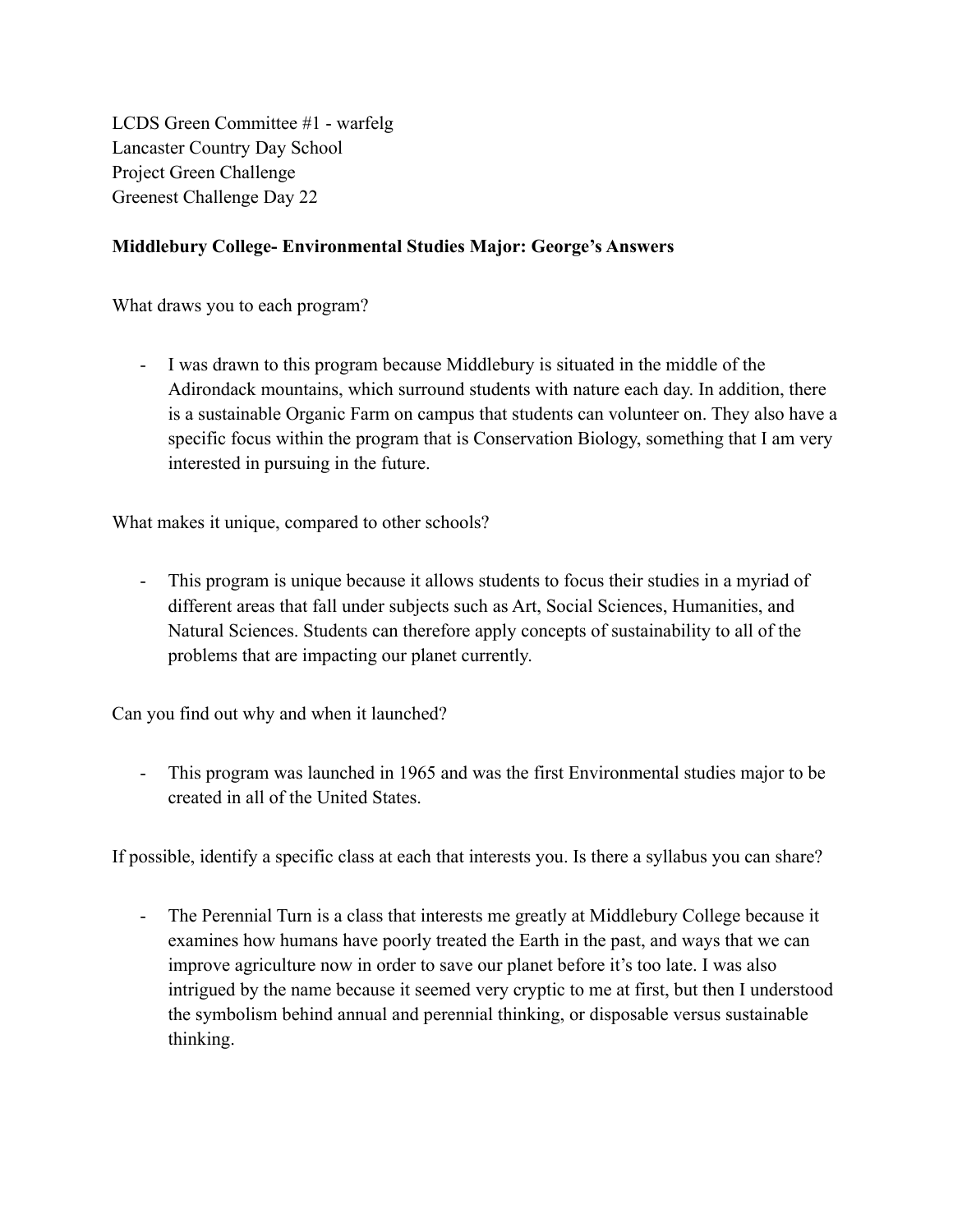# **Northwestern University- Environmental Engineering Major: George's Answers**

What draws you to each program?

- I was drawn to this program because it integrates my interest in engineering and environmental studies. The skills learned in this major would enable me to solve environmental problems with an engineering mindset.

What makes it unique, compared to other schools?

- Northwestern's "Whole Brain Engineering" approach makes students take classes in different subjects other than STEM, allowing them to apply their knowledge in a more meaningful way. This is especially important for environmental engineers because they have to juggle the science of environmental projects with the social and political policies surrounding issues.

Can you find out why and when it launched?

- Environmental Engineering is a part of the Civil Engineering program which launched in 1926, but the website does not specifically state when the Environmental Engineering program was launched.

If possible, identify a specific class at each that interests you. Is there a syllabus you can share?

- Environmental Biotechnology/Microbial Ecology for Resource Recovery is a class that interests me greatly because I am very interested in microbiology. The knowledge gained from this course would enable me to apply microbiological system concepts to the recovery of resources and protection of the planet.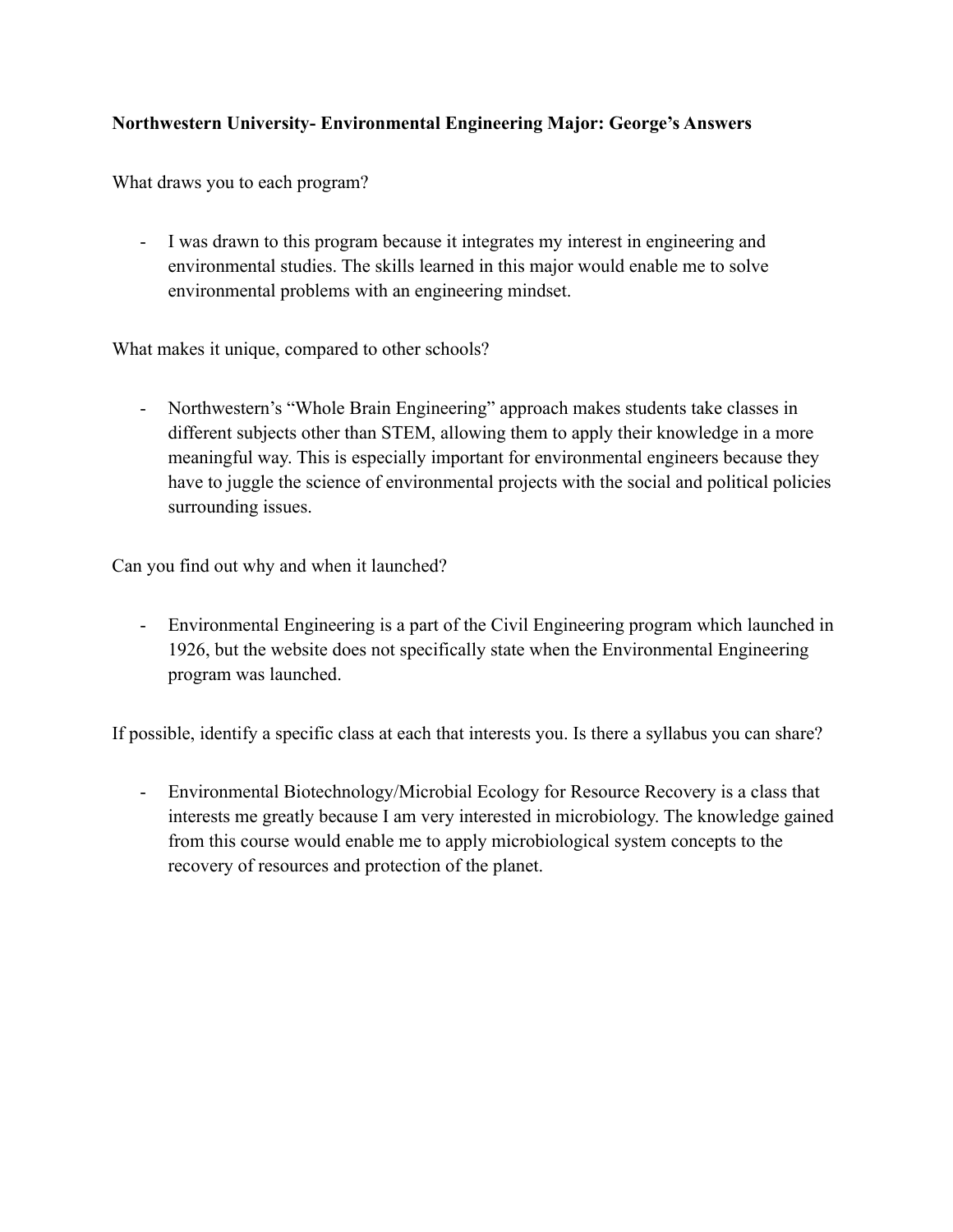### **Drexel University- Environmental Studies and Sustainability Major: Laurel's Answers**

What draws you to each program?

- I am drawn to this major at Drexel because of its focus of educating people on the environment to better understand and solve our current issues today. It is administered in the Department of Biodiversity, Earth and Environmental Science (BEES). There is an emphasis on learning in the field, and they have many working opportunities to do so, ranging from biological field sampling to making action plans for nonprofits.

What makes it unique, compared to other schools?

This program is designed to help teach about helping environmentally cross-culturally. It encourages students to learn about how they can help people is many different cultures.

Can you find out why and when it launched?

- This program was established in the late 1960s to expand to areas of environmental policy and sustainability.

If possible, identify a specific class at each that interests you. Is there a syllabus you can share?

- Sociology of the Environment is a class that is taken in the second year of school for this degree. It sounds interesting because the "course examines environmental problems through a sociological lens, and focuses on the ways that social practices, social structures and economic and political systems drive environmental change, degradation and preservation" (Drexel Plan of Study for this Major).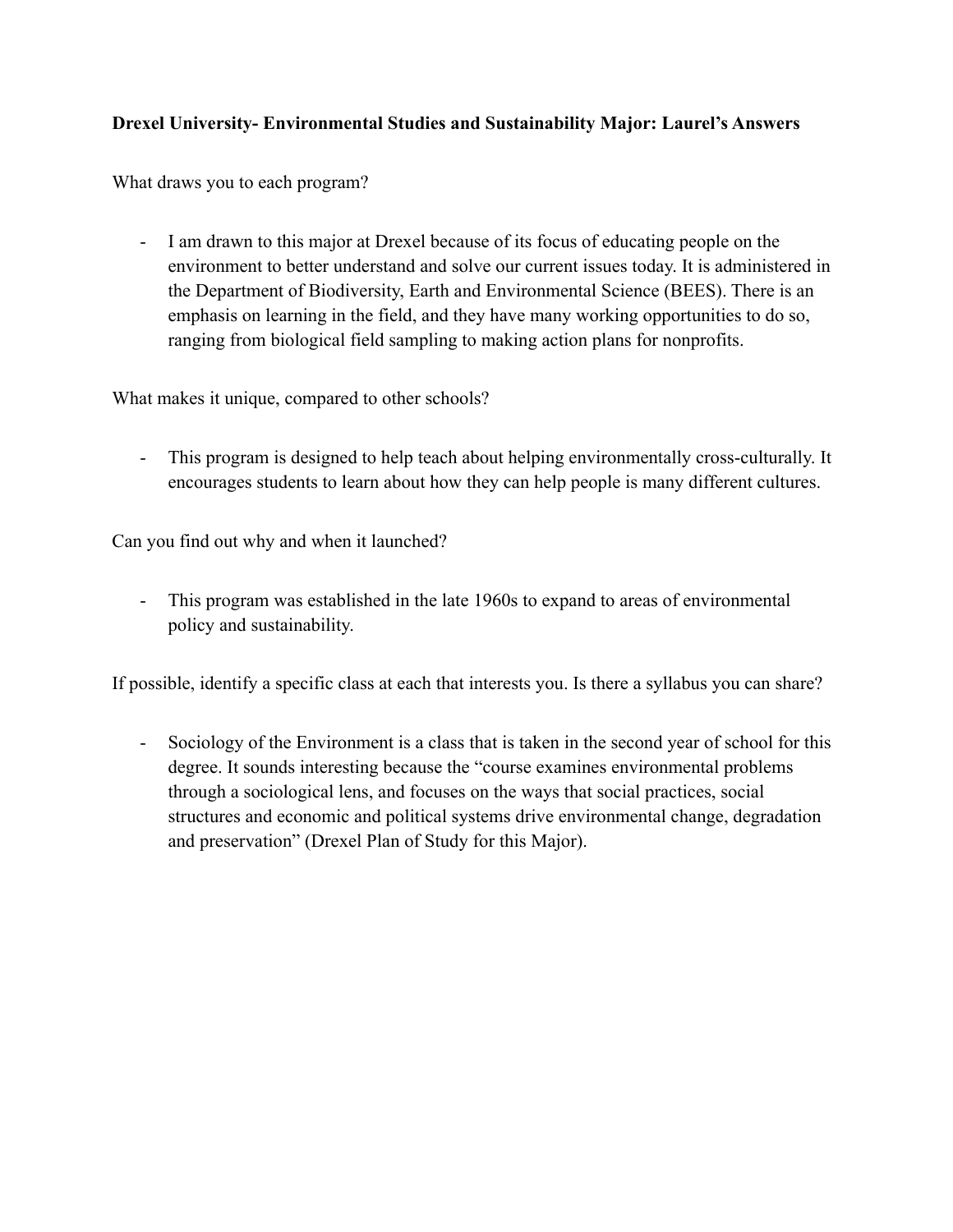# **Ursinus College- Environmental Studies Major and Minor: Laurel's Answers**

What draws you to each program?

- I really like the Environmental Studies program at Ursinus because of its emphasis towards work experience and getting to do experiential learning in and out of the classroom.

What makes it unique, compared to other schools?

- This program allows students to come up with their own solutions to sustainability challenges by doing projects related to a variety of different topics for whatever they are most passionate about: "climate change, action, and justice; biodiversity and ecosystem conservation; agriculture and food systems; Geographic Information Systems (GIS); land-use change; urbanization and planning; waste and recycling; ocean and freshwater systems; geology; and stewardship of natural resources" (Ursinus College Environmental Studies Program).

Can you find out why and when it launched?

- This program was established in 2000 because a faculty member wanted to promote environmental pedagogy.

If possible, identify a specific class at each that interests you. Is there a syllabus you can share?

- One class that seems very interesting to me within this major is "Drinking it Up: Water Resources on a Thirsty Planet". This class focuses on water as a natural resource and all of our human impacts on it.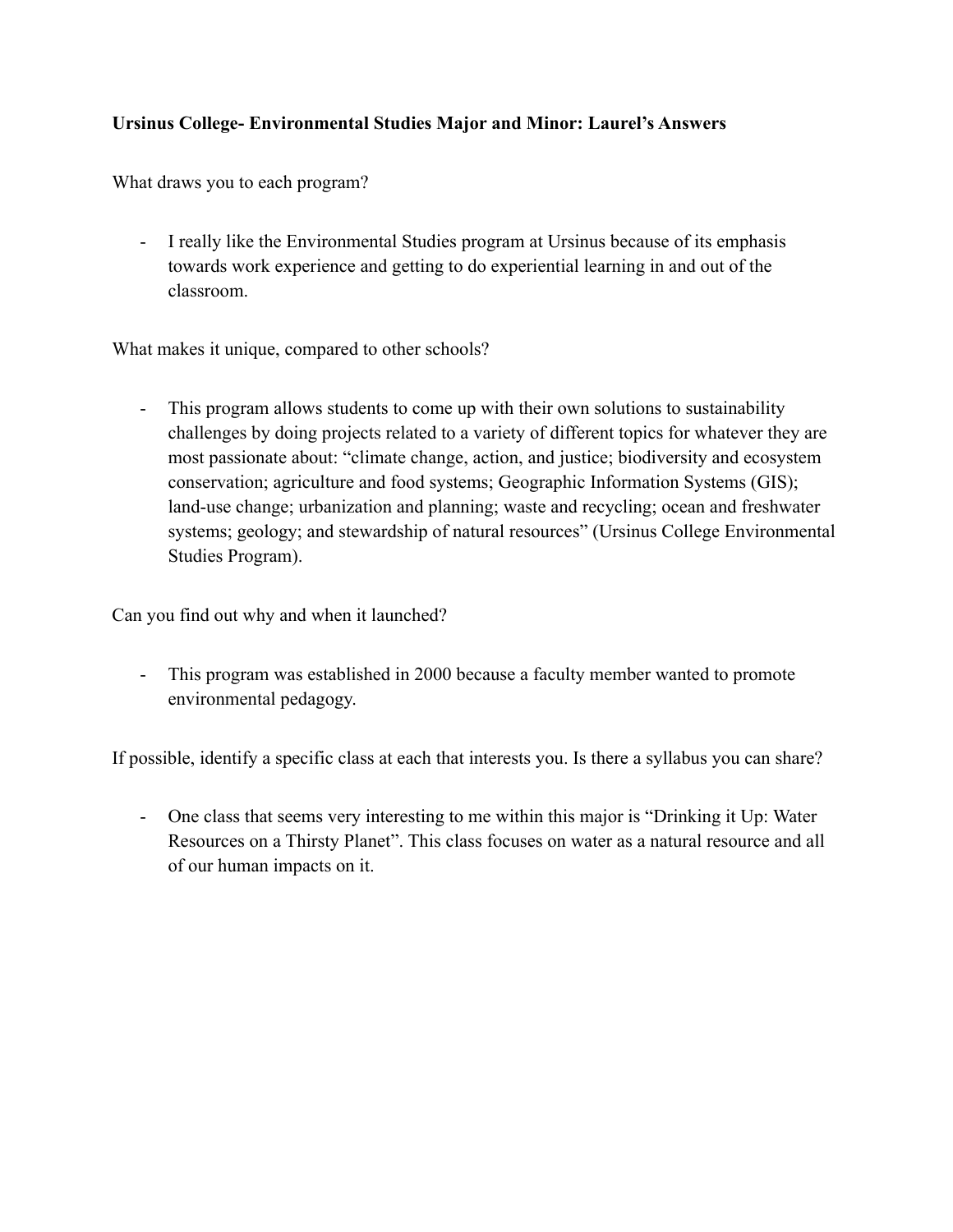#### **Our ideal class:**

- Our ideal class would be a mix of environmental engineering concepts and environmental sustainability to apply to the world and our everyday lives that would allow us to focus on one issue presented by climate change, and ameliorate it through the information that we learned. It is important to us that a class has programs that allow us to apply concepts to the real world and be able to work through and analyze sustainable solutions of the world.
- It would allow the students to choose an environmental issue that interests them.
- It would provide students with the necessary tools to think about how to solve the problem.
- Students would work in groups on a specific problem and its solution. They would conduct research and create a working prototype of their solution. Faculty would review the prototype and make suggestions based on their experience, and the final prototype would then be tested in the local area in order to see whether it works in the real world.
- In the end, students would learn essential environmental problem-solving skills, and it would teach them how to scale up ideas into real-world applicable ones.

Sources:

APguru.com

Middlebury.edu

mccormick.northwestern.edu

http://catalog.drexel.edu/undergraduate/collegeofartsandsciences/environmentalstudiesandsustain ability/? gl=1\*9mt1ub\* ga\*MTA3MzIyMDY2MS4xNjM0OTUyODY3\* ga 6KJ1PNLE19\*M TYzNDk1Mjg2Ni4xLjAuMTYzNDk1Mjg2Ni42MA..

http://catalog.drexel.edu/undergraduate/collegeofartsandsciences/environmentalstudiesandsustain ability/? gl=1\*9mt1ub\* ga\*MTA3MzIyMDY2MS4xNjM0OTUyODY3\* ga 6KJ1PNLE19\*M TYzNDk1Mjg2Ni4xLjAuMTYzNDk1Mjg2Ni42MA..#sampleplanofstudytext

https://www.ursinus.edu/academics/environmental-studies/

https://www.ursinus.edu/live/files/774-history-of-sustainability-at-ursinus